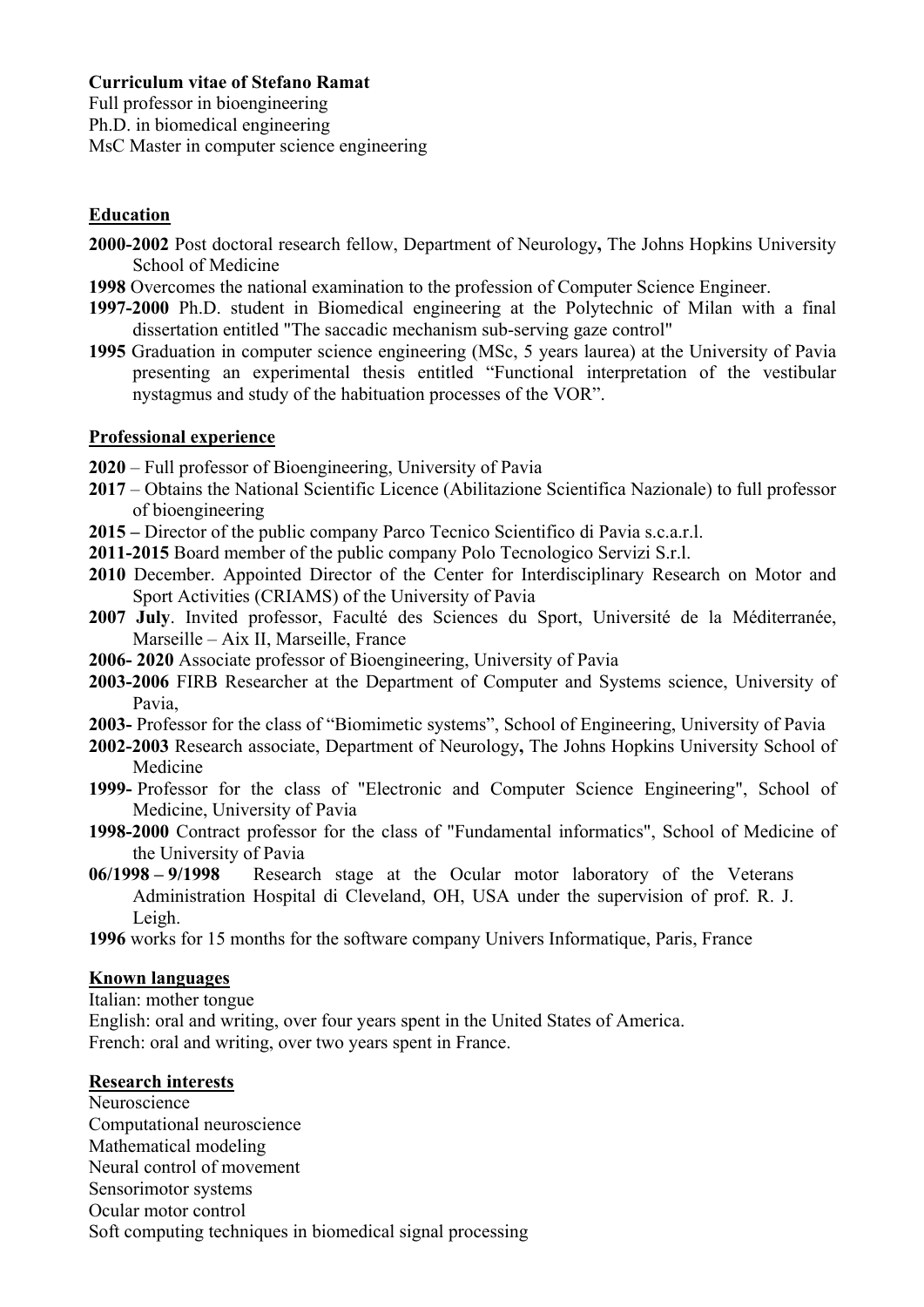### **Research projects**

2013-2016 PRIN 2010R277FT A quantitative multifactorial approach to the assessment and prevention of falls in the elderly – Research unit responsible.

- 2005-2006 INTERREG III C 2E0006R, Linear accelerations and otolith-induced postural responses/LOTO – Research unit responsible
- 2003-2006 FIRB RBNE01FJ4J "Human movement and sensorimotor integration: redundancy, plasticity, learning, spatial memory, degradation, models". Co-investigator
- NASA/NSBRI NCC 9-58 "Context-specificity and other approaches to neurovestibular adaptation", Co-investigator

NIH R01 DC05040, "Evaluation of Vestibular Function in Meniere's disease". Co-investigator

NIH R01 DC02849, "Adaptation of Linear and Angular Vestibuloocular Reflexes". Co-investigator 1997-2000 EU ADAPT project "Quantitative study of human-computer interaction in remote tutoring systems". Co-investigator

#### **International Collaborations**

Prof. David. S. Zee, Dept. of Neurology, The Johns Hopkins School of Medicine, Baltimore, MD, USA.

Prof. Dominik Straumann, Dept. of Neurology, Zurich University Hospital, Zurich, Switzerland Prof. R. John Leigh, Dept. of Neurology, Case Western Research University, Cleveland, OH Prof. Erich Schneider, Integrated Center for Research and Treatment of Vertigo, Balance and Ocular Motor, Ludwig-Maximilian-University of Munich, Germany

**Memberships:** the Bárány society, the Society for Neuroscience, the IEEE, EMBS

## **Referee activity:**

He is a referee for the *Journal of Neurophysiology*, *Experimental Brain Research, Journal of Vestibular Research, Annals of the New York Academy of Sciences, IEEE Transactions on Biomedical Engineering, IEEE Transactions on Information Technology in Biomedicine, Vision Research, Frontiers in Neuroscience.*

He is a member of the editorial board for *Frontiers in Neurology.* He was a reviewer for the EU in the FP6 program and in ERC 2013.

# **Recent Invited seminars:**

03/2019 Neurotology Opinions, *fHIT: the functional head impulse test*, Milano, Italy

- 06/2018 Barany Society Satellite Symposium, *A test for vestibular migraine: preliminary results.* Sandhamn, Sweden
- 10/2017 Fourth meeting of the European Vertigo and Balance Network, *The functional head impulse test*, Sonnenhausen, München, Germany
- 06/2016 Barany Society Satellite Symposium, *Covert saccades in head impulse testing* Muui Island, Seoul, South Korea
- 10/2015 Second meeting of the European Vertigo and Balance Network, *Multiple time scales and multiple learning sites in the adaptation of the VOR: implications for rehabilitation?* Sonnenhausen, München, Germany
- 05/2014 Graduate School of Systemic Neurosciences (GSN-LMU), **Functional testing of the VOR: the HITD approach**, Biocenter Lüdwing Maximillian Universitët, München, Germany
- 04/2014 Vestibular Processing in Motor Control, satellite meeting of the Neural Control of Movement Society annual meeting, *Multiple time scales and sensory prediction in the adaptation of the angular VOR*, Amsterdam, Nederland
- 11/2012 Fifth national conference on movement disorders, the Italian society of neurology. *The ocular motor exam and disorders***,** Pisa, Italy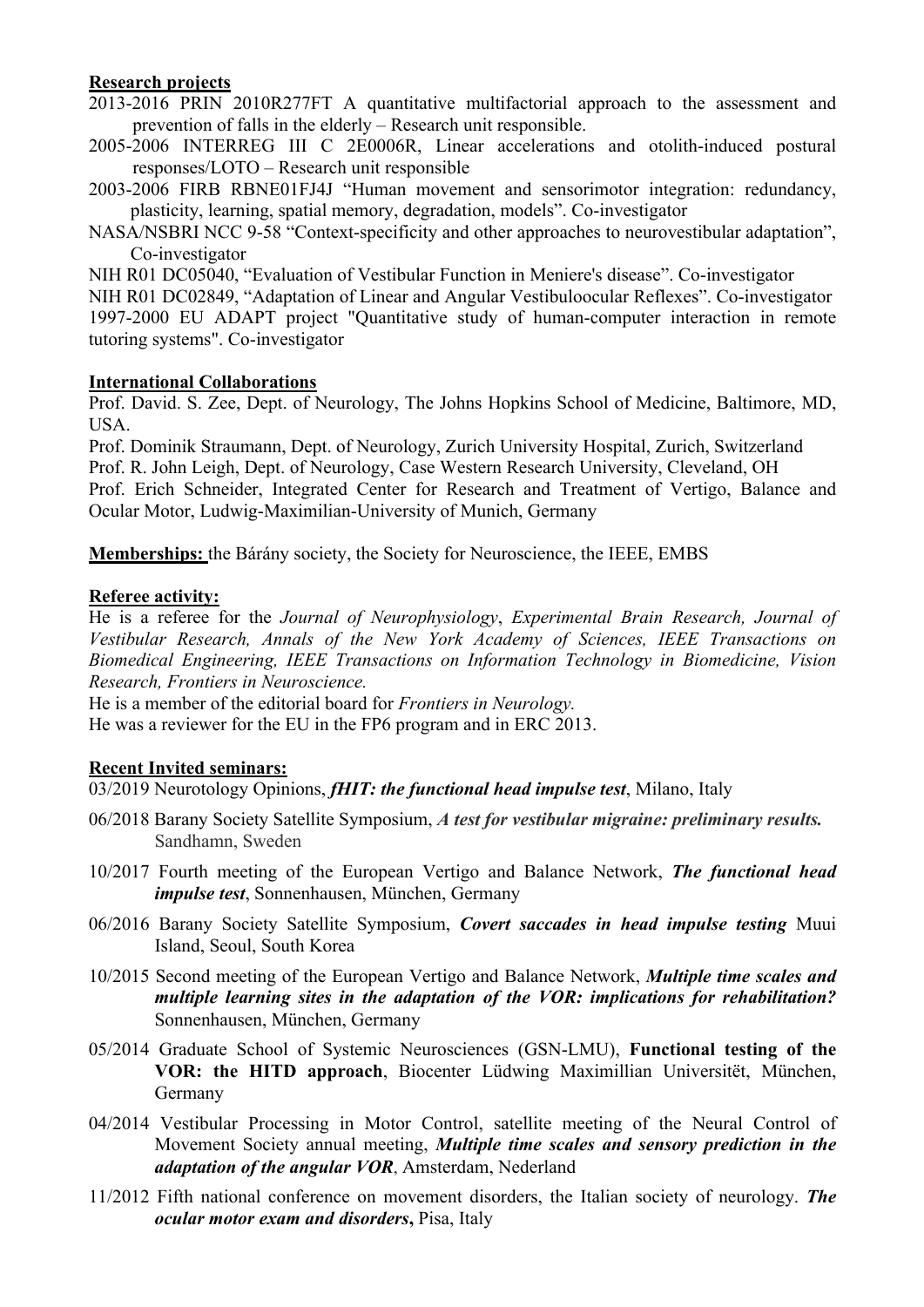- 04/2011 Fifth national conference on movement disorders, the Italian society of neurology. *Membranes and circuits: the mechanism of saccadic oscillations, Bologna, Italy*
- 09/2010 European Federation of Neurological Societies. *Mechanisms of saccadic oscillations*, Genève, Switzerland
- 06/2010 Karolinska Institute Fixational Eye Movements and Visual Stabilization 2010. *Saccades, models, membranes and patients: from the clinic to the lab and back,* Stockholm, Sweden.
- 05/2010 Collège de France Sensorimotor computation: the control of gaze. *Saccades, models, membranes and patients: from behavior to the bench and back. Paris, France.*

#### **Other recent teaching and educational activities**

- 09/2016 Law, Cognitive Neuroscience & New Technologies Summer School 2016, European Center for Law, Science and new Technologies, Unviersity of Pavia *Brain Computer Interfaces*
- 05/2014 One day workshop, Graduate School of Systemic Neurosciences (GSN-LMU), München, Germany *Modeling the ocular motor control system*
- 06/2013 Master in neuro-ophtalmology University of Siena *Retina, optic nerve, eye movements and nystagmus*
- 05/2012 Master in neuro-ophtalmology University of Siena *Visual perception: eye movements and nystagmus*
- 06/2011 Master in neuro-ophtalmology University of Siena *The physiopathology of the VOR*

#### **Patents**

EP2398377 *Head impulse testing device for assessing the functionality of the semicircular canals and for the rehabilitation of vestibular loss*, Stefano Ramat and Marco Mandalà, 2009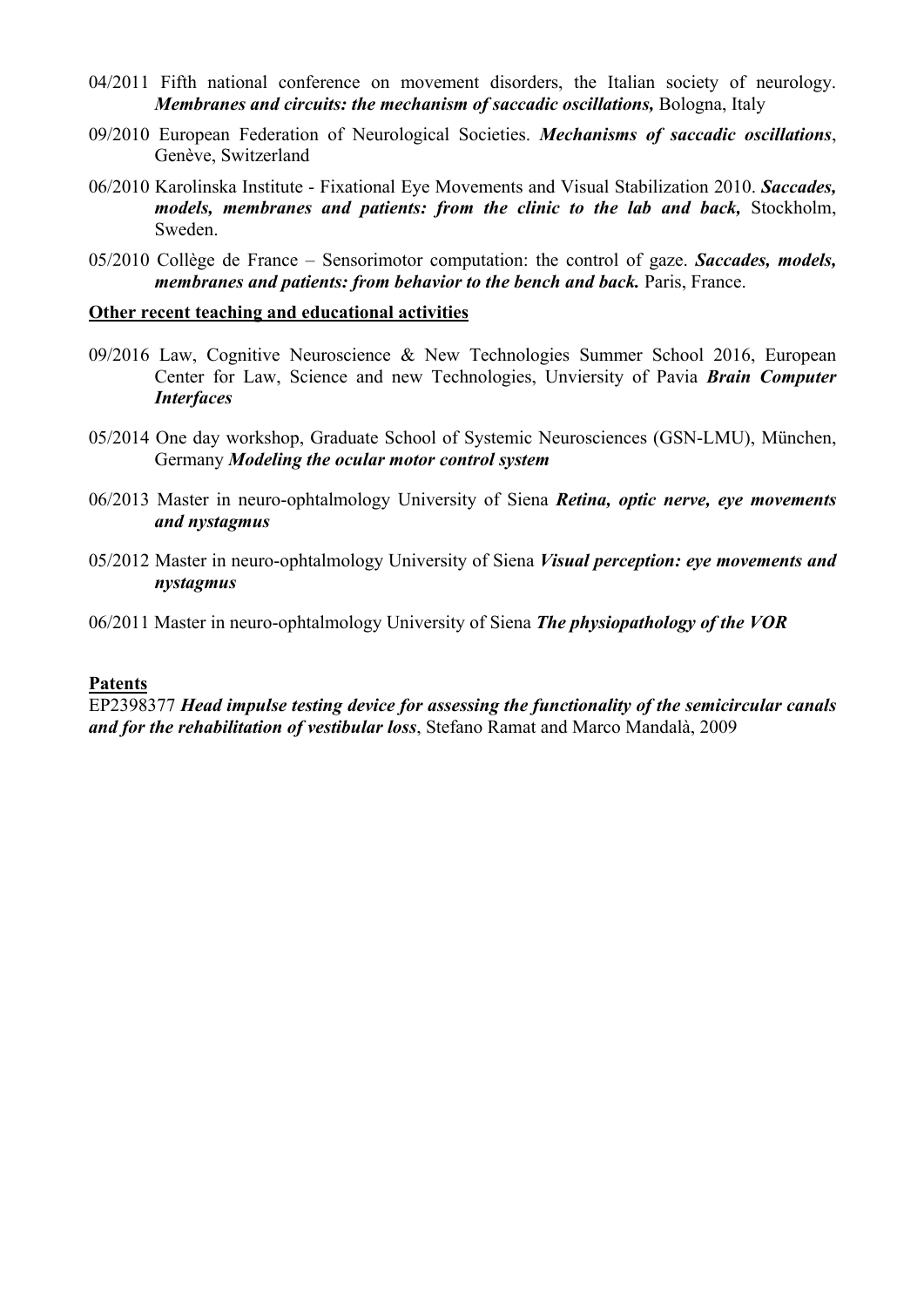#### **Publications** International journals

- 1. R.J. Leigh, S. Ramat **Neuropharmacological aspects of the ocular motor system and the treatment of abnormal eye movements** Curr Opin Neurol, 12 (1),p. 21-27, 1999
- 2. S. Ramat, J. Somers, V.E. Das, R.J. Leigh **Conjugate ocular oscillations during shifts of the direction and depth of visual fixation**, Invest Opht and Vis Sci,40 (8), 1999.
- 3. S. Ramat, V. E. Das, J. T. Somers, R. J. Leigh **Tests of two hypotheses to account for different-sized saccades during disjunctive gaze shifts**, Exp Brain Res 129; 4, 500-510, 1999
- 4. R. Bhidayasiri, J.T. Somers, J.I. Kim, S. Ramat, S. Nayak, H.S. Bokil, R.J. Leigh **Ocular oscillations induced by shifts of the direction and depth of visual fixation**. Ann Neurol. 2001; 49(1):24-8.
- 5. S. Ramat, D.S. Zee, L.B. Minor **Translational vestibuloocular reflex evoked by a "Head heave" stimulus**, Ann N Y Acad Sci; 942:95-113, 2001
- 6. S. Ramat, R. Schmid, D. Zambarbieri **Oculomotor responses to active head movements in darkness: formulation and testing of a mathematical model**, Ann N Y Acad Sci; 942:482-5, 2001
- 7. D.M. Lasker, S. Ramat, J.P. Carey, L.B. Minor **Vergence-mediated modulation of the human horizontal angular VOR provides evidence of pathway-specific changes in VOR dynamics,** Ann N Y Acad Sci; 956:324-337, 2002
- 8. D.S. Zee, M.F. Walker, S. Ramat **The cerebellar contribution to eye movements based upon lesions: binocular, three-axis control and the translational vestibulo-ocular reflex**, Ann N Y Acad Sci; 956:178-189, 2002
- 9. S. Ramat, D.S. Zee **TVOR responses to abrupt interaural accelerations in normal humans**, Ann N Y Acad Sci; 956:551-4, 2002
- 10. A.N. Kumar, Y. Han, S. Ramat, R.J. Leigh **Anticipatory Saccadic-Vergence Responses in Humans**. Ann N Y Acad Sci; 956:495-498, 2002
- 11. G. Danese, F. Leporati, S. Ramat **A parallel neural processor for real-time applications.** IEEE Micro; 22(3): 20-32, 2002
- 12. M. Shalhamer, G.C.Y. Peng, S. Ramat, V. Patel **Context-specific adaptation of the gain of the oculomotor response to lateral translation using roll and pitch head tilts as contexts.** Exp Brain Res*,* 146:388-393, 2002
- 13. G. Magenes, S. Ramat, E.L. Secco, **Life-like Sensorimotor Control: from Biological Systems to Artifacts**, Current Psychology of Cognition, 21(4-5): 565-596, 2002
- 14. S. Ramat, D.S. Zee **Ocular motor responses to abrupt interaural head translation in normal humans,** J Neurophysiol, 90(2):887-902, 2003
- 15. S. Ramat, R. Schmid, D. Zambarbieri **Eye-head coordination in darkness: formulation and testing of a mathematical model**, J Vestib Res. 2003;13(2-3):79-91.
- 16. O. Bergamin, S. Ramat, D. Straumann, D.S. Zee **Influence of exiting wire of search coil annulus on torsion following saccades**, Invest Ophthalmol Vis Sci. 2004 Jan;45(1):131-7.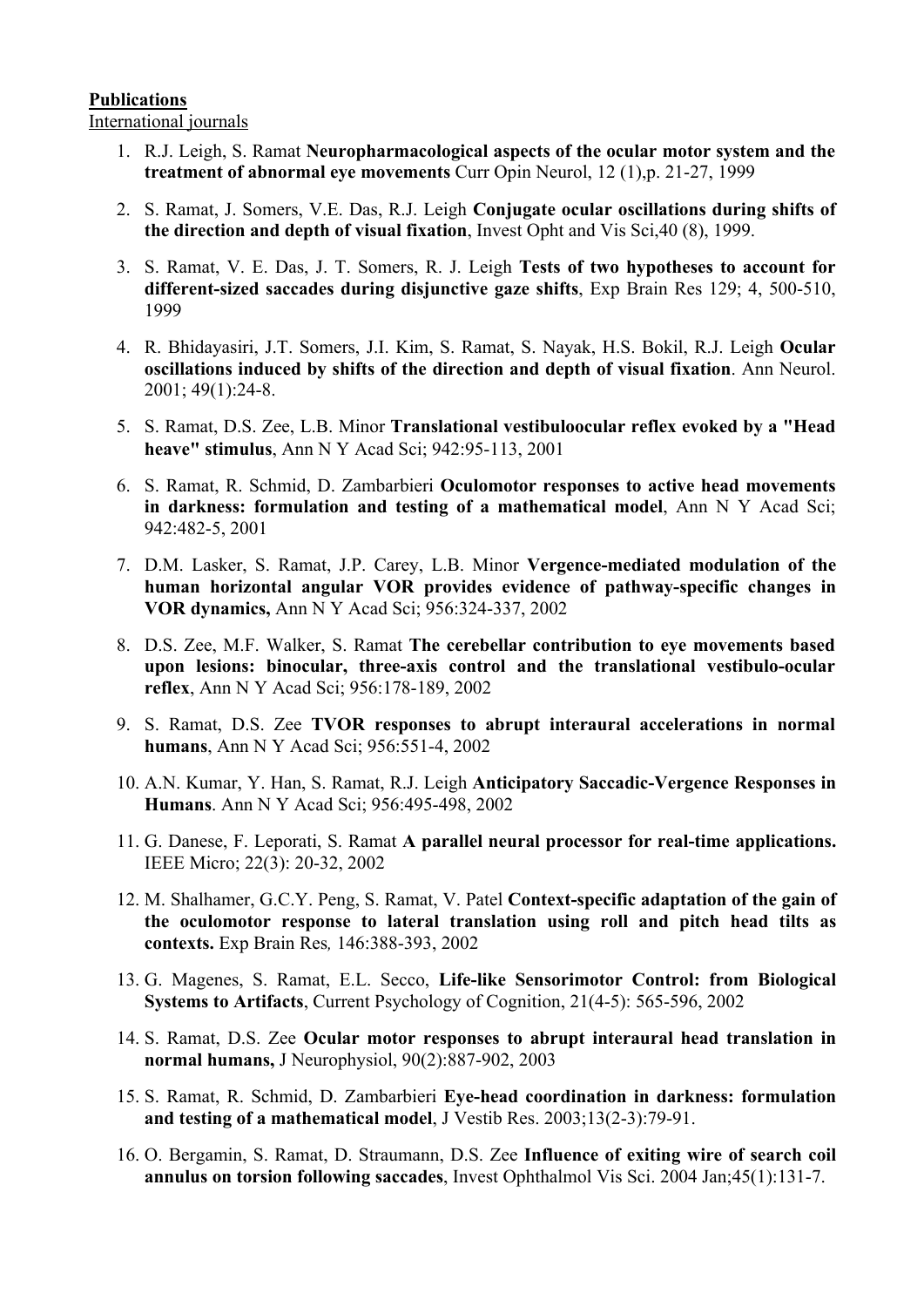- 17. S. Ramat, R.J. Leigh, D.S. Zee, L.M. Optican **Ocular oscillations generated by coupling of brainstem excitatory and inhibitory saccadic burst neurons.** Exp Brain Res, 160: 89- 106, 2005.
- 18. S. Ramat, D.S. Zee **Binocular coordination in fore/aft motion**, Ann N Y Acad Sci; 1039: 36-53, 2005
- 19. A. Buizza, S. Ramat **About the effects of velocity saturation on smooth pursuit.** Ann N Y Acad Sci; 1039:459-62., 2005
- 20. A.N. Kumar, Y.H. Han, K. Liao, J.C.Rucker, S. Ramat, R.J. Leigh **Evaluating large saccades in patients with brain-stem or cerebellar disorders.** Ann N Y Acad Sci.; 1039:404-16., 2005.
- 21. S. Ramat, D. Straumann, D.S. Zee **The interaural translational VOR: suppression, enhancement and cognitive control.** J Neurophysiol.;94(4):2391-402, 2005
- 22. S. Ramat, G. Magenes **Latency detection in motor responses: a model based approach with genetic algorithm optimization**. IEEE Trans Biomed Eng, 53(10):2015-2023, 2006
- 23. F. Karmali, S. Ramat, M.J. Shelhamer. **Vertical skew due to changes in gravitoinertial force: a possible consequence of otolith asymmetry.** J Vestib Res. 2006;16(3):117-25.
- 24. S. Ramat, R.J. Leigh, D.S. Zee, L.M. Optican. **What clinical disorders tell us about the neural control of saccadic eye movements**. Brain. 2007 Jan;130(Pt 1):10-35.
- 25. A.A. Tarnutzer, S. Ramat, D. Straumann, D.S. Zee. **Pursuit responses during ongoing tracking.** J Neurophysiol. 2007 Feb;97(2):1266-79.
- 26. A.G. Shaikh, K. Miura, L.M. Optican, S. Ramat, R.J. Leigh, D.S. Zee. **A new familial disease of saccadic oscillations and limb tremor provides clues to mechanisms of common tremor disorders**. Brain. 2007 Nov;130(Pt 11):3020-31.
- 27. D. Solomon, S. Ramat, R.L. Tomsak, S.G. Reich, R.K. Shin, D.S. Zee, R.J. Leigh **Saccadic palsy after cardiac surgery: characteristics and pathogenesis**. Ann Neurol. 2008 Mar; 63(3): 355-65.
- 28. A.G. Shaikh, H.A. Jinnah, R.M. Tripp, L.M. Optican, S. Ramat, F.A. Lenz, D.S. Zee **Irregularity distinguishes limb tremor in cervical dystonia from essential tremor**. J Neurol Neurosurg Psychiatry. 2008 Feb;79(2):187-9.
- 29. S. Ramat, R.J. Leigh, D.S. Zee, A.G. Shaikh, L.M. Optican. **Applying saccade models to account for oscillations.** Prog Brain Res. 2008;171:123-30.
- 30. G. Bertolini, C.J. Bockisch, D. Straumann, D.S. Zee, S. Ramat. **Do humans show velocitystorage in the vertical rVOR?** Prog Brain Res. 2008;171:207-10.
- 31. D. Solomon, S. Ramat, R.J. Leigh, D.S. Zee **A quick look at slow saccades after cardiac surgery: where is the lesion?** Prog Brain Res. 2008;171:587-90.
- 32. A.G. Shaikh, K. Miura, L.M. Optican, S. Ramat, R.M. Tripp, D.S. Zee **Hypothetical membrane mechanisms in essential tremor.** J Transl Med. 2008 Nov 6;6:68.
- 33. A.G. Shaikh, S. Ramat, L.M. Optican, K. Miura, R.J. Leigh, D.S. Zee. **Saccadic burst cell membrane dysfunction is responsible for saccadic oscillations,** J Neuro-Ophtalmol, 28(4): 329-336, 2008.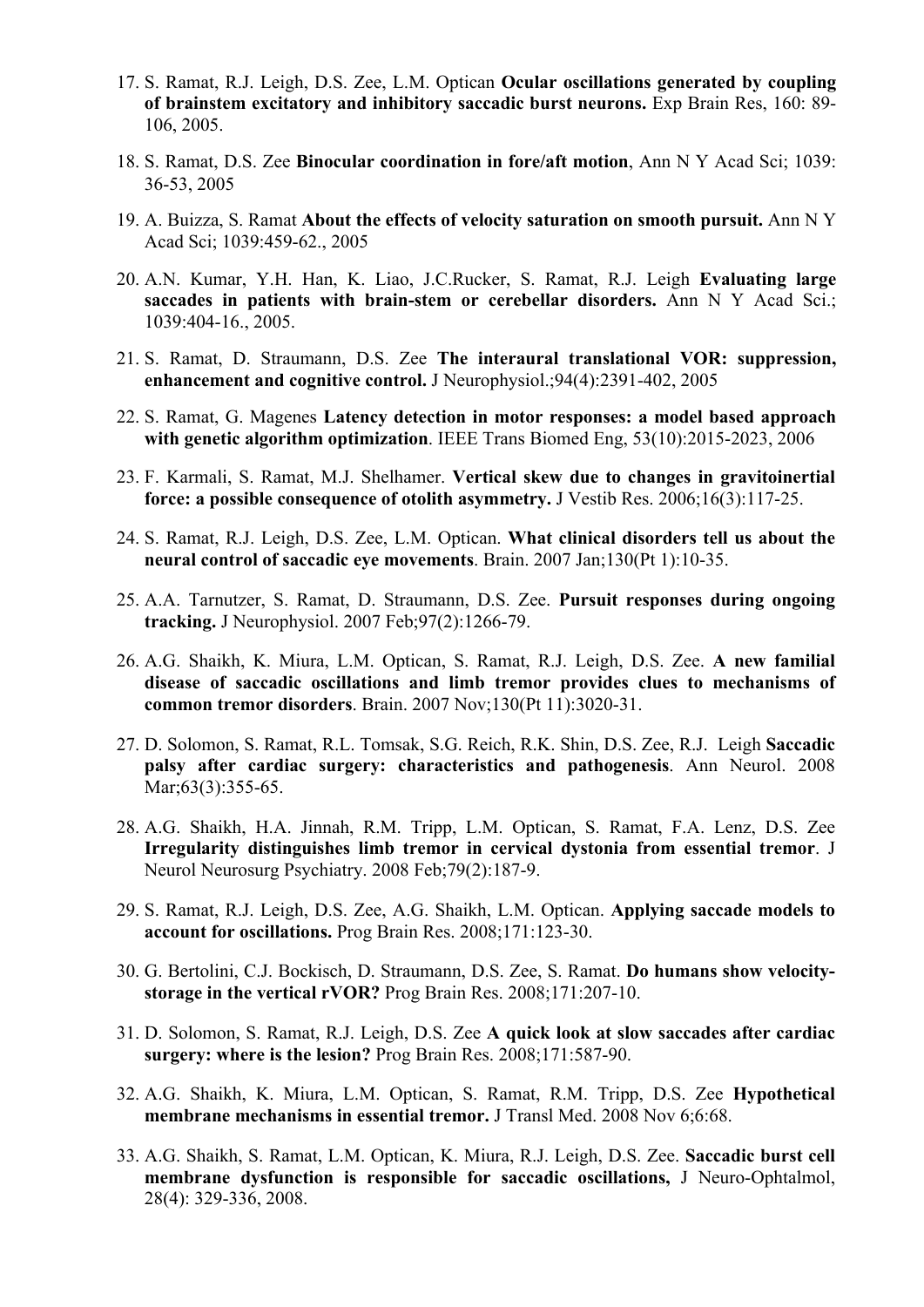- 34. S. Ramat, G. Bertolini, **Estimating the Time Constants of the rVOR: A Model-Based Study.** Ann N Y Acad Sci., 2009; 1039:140-146.
- 35. S. Colnaghi, S. Ramat, E. D'Angelo, M. Versino. **Transcranial magnetic stimulation over the cerebellum and eye movements: state of the art.** Funct Neurol. 2010 Jul-Sep;25(3):165-71
- 36. G. Bertolini, S. Ramat, J. Laurens, Bockish C.J., Marti S., Straumann D.S., Palla A. **Velocity storage contribution to vestibular self motion perception in healthy human subjects**, J Neurophysiol. 2011 Jan;105(1):209-23.
- 37. A.L. Chen, S. Ramat, A. Serra, S.A. King, R.J. Leigh **The role of the medial longitudinal fasciculus in horizontal gaze: tests of current hypotheses for saccade-vergence interactions**, Exp Brain Res. 2011 Feb;208(3):335-43.
- 38. G. Bertolini, S. Ramat, **Velocity storage in the human vertical rotational vestibuloocular reflex,** Exp Brain Res. 2011 Mar;209(1):51-63**.**
- 39. V. Colletti, M. Mandalà, P. Manganotti, S. Ramat, L. Sacchetto, L. Colletti **Intraoperative observation of changes in cochlear nerve action potentials during exposure to electromagnetic fields generated by mobile phones**. J Neurol Neurosurg Psychiatry. 2010 Dec 16.
- 40. S. Colnaghi, S. Ramat, E. D'Angelo, A. Cortese, G. Beltrami, A. Moglia, M. Versino. **Theta burst stimulation of the cerebellum interferes with internal representations of sensorymotor information related to eye movements in humans**. Cerebellum. 2011, Dec:10(4):711-9
- 41. A.G. Shaikh, D.S. Zee, L.M. Optican, K. Miura, S. Ramat, R.J. Leigh. **The effects of ion channel blockers validate the conductance-based model of saccadic oscillations**. Ann N Y Acad Sci. 2011 Sep;1233:58-63
- 42. S. Ramat, S. Colnaghi, A. Boehler, S. Astore, P. Falco, M. Mandalà, D. Nuti, P. Colagiorgio, M. Versino. **A Device for the Functional Evaluation of the VOR in Clinical Settings.** Front Neurol. 2012;3:39.
- 43. S. Ramat, A. Nesti, M. Versino, S. Colnaghi, C. Magnaghi, A. Bianchi, G. Beltrami **A new device to assess static ocular torsion.** Ann N Y Acad Sci. 2011 Sep;1233: 226-30.
- 44. G. Bertolini, S. Ramat, Bockish C.J., Marti S., Straumann D.S., Palla A. **Is vestibular selfmotion perception controlled by the velocity storage? Insights from patients with chronic degeneration of the vestibulo-cerebellum.** PLoS One. 2012;7(6):e36763.
- 45. M. Mandalà, V. Colletti, L. Sacchetto, P. Manganotti, S. Ramat, A. Marcocci, L. Colletti. **Effect of Bluetooth headset and mobile phone electromagnetic fields on the human auditory nerve**. Laryngoscope. 2014 Jan; 124(1):255-9.
- 46. M. Versino, P. Colagiorgio, S. Sacco, S. Colnaghi, S. Ramat; **Artifact avoidance for head impulse testing**.; Clin Neurophysiol. 2014 May; 125(5):1071-3.
- 47. P. Colagiorgio, S. Colnaghi, M. Versino, S. Ramat; **A New Tool for Investigating the Functional Testing of the VOR.**; Front Neurol. 2013 Oct 25; 4:165.
- 48. A. Cristiani, G.M. Bertolotti, E. Marenzi, S. Ramat; **An Instrumented Insole for Long Term Monitoring Movement, Comfort, and Ergonomics;** IEEE Sensors Journal. May 2014; 14(5):1564-72.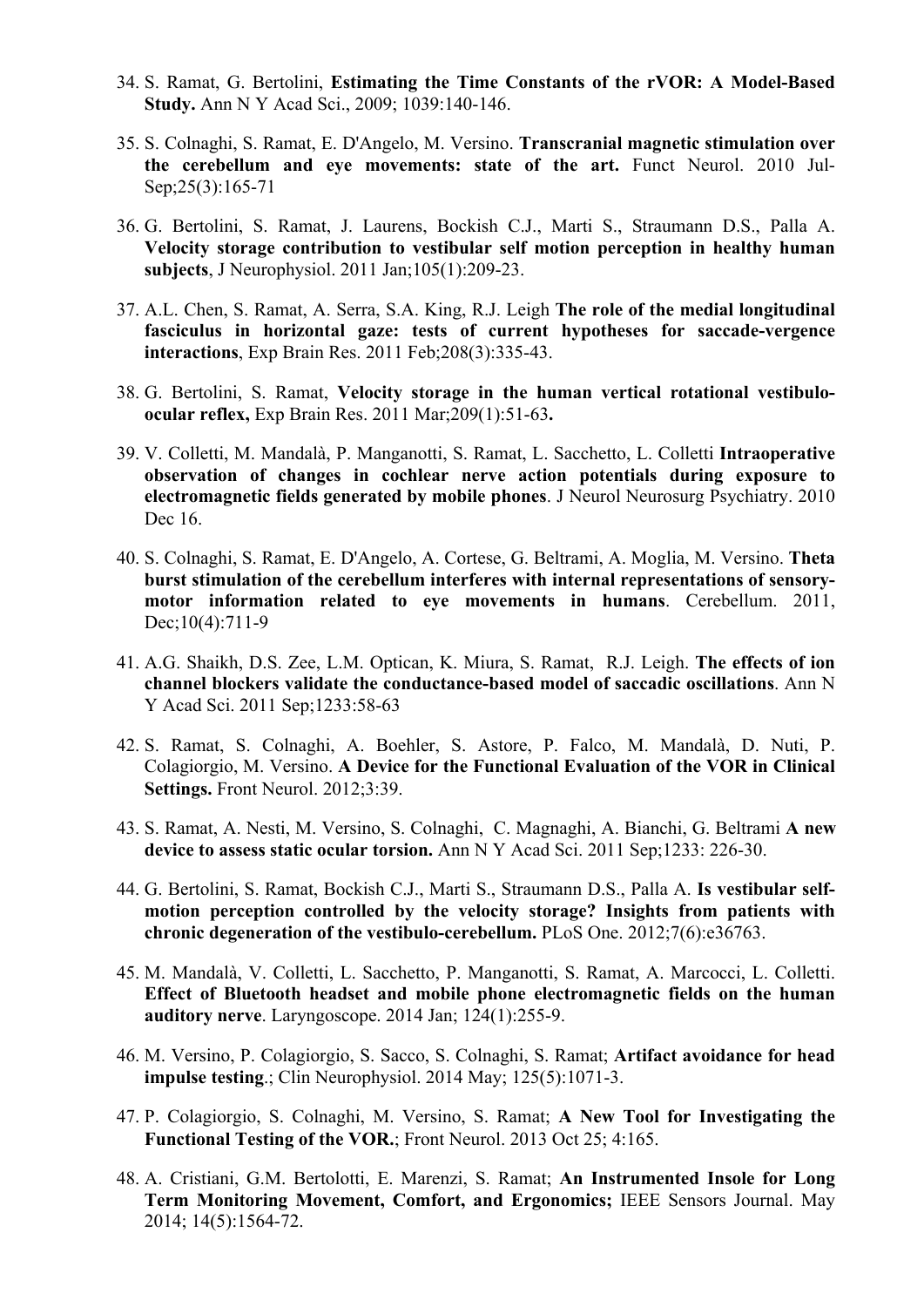- 49. Cusmano I, Sterpi I, Mazzone A, Ramat S, Delconte C, Pisano F, Colombo R. **Evaluation of upper limb sense of position in healthy individuals and patients after stroke. J**  Healthc Eng. 2014;5(2):145-62. doi: 10.1260/2040-2295.5.2.145.
- 50. Ramaioli C, Colagiorgio P, Sağlam M, Heuser F, Schneider E, Ramat S., Lehenen N. **The Effect of Vestibulo-Ocular Reflex Deficits and Covert Saccades on Dynamic Vision in Opioid-Induced Vestibular Dysfunction.** PLoS ONE 2014; 9(10): e110322. doi:10.1371/journal.pone.0110322
- 51. Versino M, Colagiorgio P, Sacco S, Colnaghi S, Quaglieri S, Manfrin M, Benazzo M, Moglia A, Ramat S.; **Reading while moving: the functional assessment of VOR**. J Vestib Res. 2014; 24(5-6):459-64. doi: 10.3233/VES-140531.
- 52. Colagiorgio P, Bertolini G, Bockish C.J., Straumann D.S., Ramat S, **Multiple timescales in the adaptation of the rotational VOR.** J Neurophysiol. 2015 May 1;113(9):3130-42. doi: 10.1152/jn.00688.2014
- 53. Soria C, Coccini T, De Simone U, Marchese L, Zorzoli I, Giorgetti S, Raimondi S, Mangione PP, Ramat S, Bellotti V, Manzo L, Stoppini M., **Enhanced toxicity of silver nanoparticles in transgenic Caenorhabditis elegans expressing amyloidogenic proteins**. Amyloid. 2015 Dec;22(4):221-8. doi: 10.3109/13506129.2015.1077216.
- 54. Bertolotti G.M., Cristiani A.M., Colagiorgio P., Romano F., Bassani E., Caramia, N., Ramat, S. **A Wearable and Modular Inertial Unit for Measuring Limb Movements and Balance Control Abilities**, IEEE Sensors Journal, 2016, 16 (3), 790 - 797, DOI: 10.1109/JSEN.2015.2489381
- 55. Romano F, Tarnutzer AA, Straumann D, Ramat S, Bertolini G. **Gaze-evoked nystagmus induced by alcohol intoxication**. J Physiol. 2017 Mar 15;595(6):2161-2173. doi: 10.1113/JP273204. Epub 2017 Jan 17. PubMed PMID: 27981586;
- 56. Colnaghi S, Colagiorgio P, Ramat S, D'Angelo E, Koch G, Versino M. **After Effects of Cerebellar Continuous Theta Burst Stimulation on Reflexive Saccades and Smooth Pursuit in Humans**. Cerebellum. 2017 Mar 16. doi: 10.1007/s12311-017-0852-y.
- 57. Colagiorgio P, Versino M, Colnaghi S, Quaglieri S, Manfrin M, Zamaro E, Mantokoudis G, Zee DS, Ramat S. **New insights into vestibular-saccade interaction based on covert corrective saccades in patients with unilateral vestibular deficits**. J Neurophysiol. 2017 Apr 12:jn.00864.2016. doi: 10.1152/jn.00864.2016
- 58. Colnaghi S, Colagiorgio P, Versino M, Koch G, D'Angelo E, Ramat S. **A role for NMDAR-dependent cerebellar plasticity in adaptive control of saccades in humans**, Brain Stimulation, 2017, 10 (4): 817-827. doi: 10.1016/j.brs.2017.05.001.
- 59. Federighi P, Ramat S, Rosini F, Pretegiani E, Federico A, Rufa A. **Characteristic Eye Movements in Ataxia-Telangiectasia-Like Disorder: An Explanatory Hypothesis**, Front. Neurol., 2017, 8: 596. doi: 10.3389/fneur.2017.00596
- 60. Corallo G, Versino M, Mandalà M, Colnaghi S, Ramat S. **The functional head impulse test: preliminary data.** J Neurol. 2018 Jun 4. doi: 10.1007/s00415-018-8910-z
- 61. Colnaghi S, Colagiorgio P, Ramat S, Versino M. **Bilateral vestibular impairment in Vogt Koyanagi Harada syndrome: a case report**. Neurol Sci. 2018 Sep;39(9):1609-1611. doi: 10.1007/s10072-018-3410-6.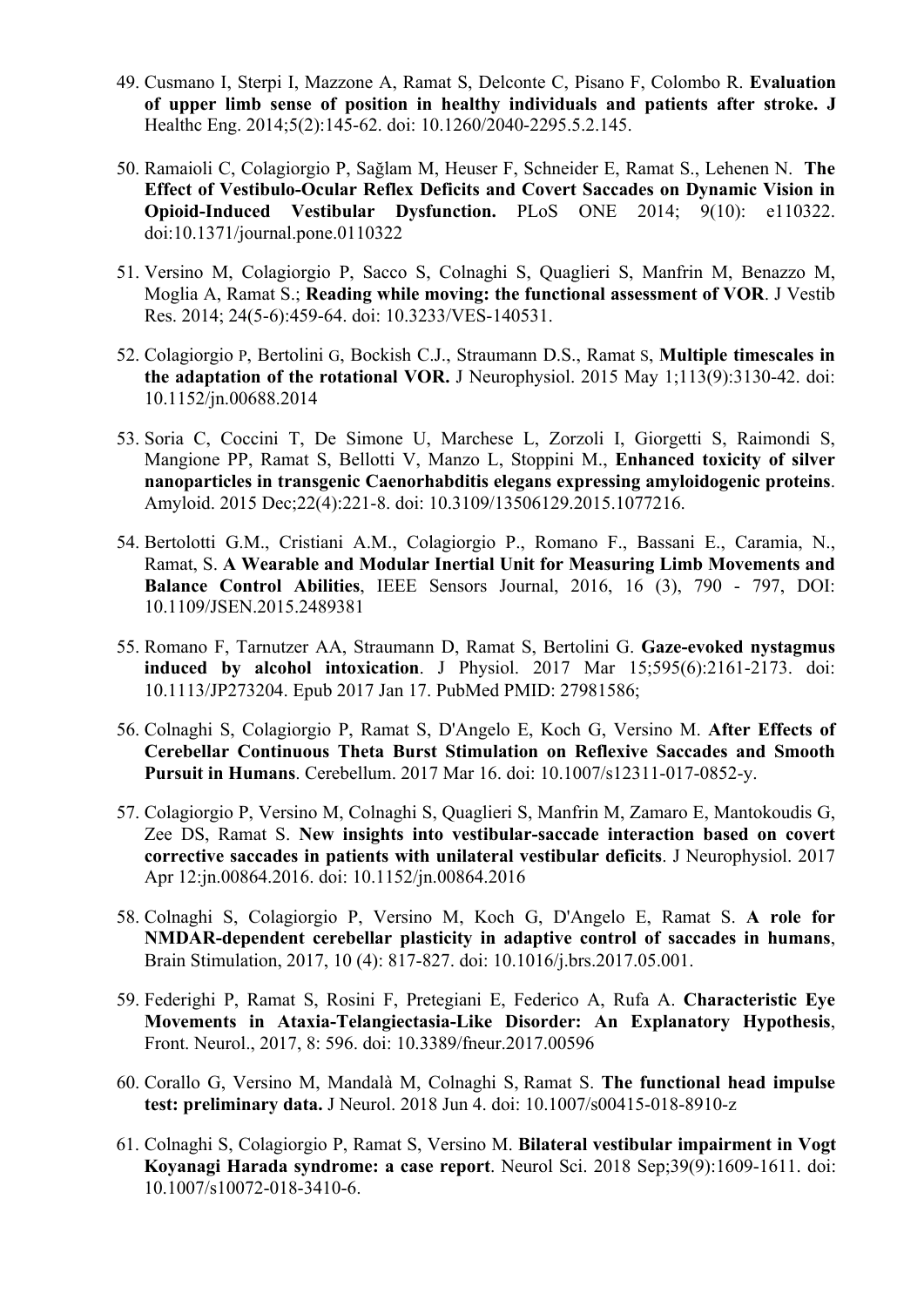- 62. Ramaioli C, Cuturi LF, Ramat S, Lehnen N, MacNeilage PR. **Vestibulo-Ocular Responses and Dynamic Visual Acuity During Horizontal Rotation and Translation**. Front Neurol. 2019 Apr 9;10:321. doi: 10.3389/fneur.2019.00321
- 63. van Dooren TS, Lucieer FMP, Duijn S, Janssen AML, Guinand N, Pérez Fornos A, Van Rompaey V, Kingma H, Ramat S, van de Berg R, **The Functional Head Impulse Test to Assess Oscillopsia in Bilateral Vestibulopathy**. Front Neurol. 2019 Apr 16;10:365. doi: 10.3389/fneur.2019.00365
- 64. Romano F, Bertolini G, Agostino D, Straumann D, Ramat S, Feddermann-Demont N, **Functional Head Impulse Test in Professional Athletes: Sport-Specific Normative Values and Implication for Sport-Related Concussion**. Front Neurol. 2019 Apr 30;10:387. doi: 10.3389/fneur.2019.00387
- 65. Rambold HA, Barthold D, Ramat S. **Value of passive whole-body rotation: a modelbased approach.** J Neurol. 2019 Jun 13. doi: 10.1007/s00415-019-09422-w
- 66. Ramat S. Understanding the rotational vestibular ocular reflex: **From differential equations to Laplace transforms**. Progr. Brain Res. 2019
- 67. Versino, M., Colnaghi, S., Corallo, G., Mandalà, M., Ramat, S. **The functional head impulse test: Comparing gain and percentage of correct answers.** Progr. Brain Res. 2019
- 68. Bertolini, G., Romano, F., Feddermann-Demont, N., (...), Tarnutzer, A.A., Ramat, S. **Nonlinearity in gaze holding: Experimental results and possible mechanisms**. Progr. Brain Res. 2019
- 69. Starkov D, Guinand N, Lucieer F, Ranieri M, Cavuscens S, Pleshkov M, Guyot JP, Kingma H, Ramat S, Perez-Fornos A, van de Berg R. **Restoring the High-Frequency Dynamic Visual Acuity with a Vestibular Implant Prototype in Humans.** Audiol Neurootol. 2020;25(1-2):91-95. doi: 10.1159/000503677
- 70. Guerra BMV, Ramat S, Beltrami G, Schmid M, **Automatic Pose Recognition for Monitoring Dangerous Situations in Ambient-Assisted Living.** Front Bioeng Biotech, 2020; 8:415. doi: 10.3389/fbioe.2020.00415

Refereed abstracts and proceedings

- 1. S. Ramat, D. Zambarbieri: **A mathematical model of VOR adaptation**. Proc. 9th European Conference on Eye Movements, ECEM9, p. 115, 1997
- 2. S. Ramat, R. Schmid, D. Zambarbieri: **Parametric Changes in the VOR During Adaptation and Habituation** Proc. VIII Mediterranean Conference on Medical and Biological Engineering and Computing, MEDICON 98, 1998
- 3. S. Ramat, R. Schmid, D. Zambarbieri, G. Magenes: **Learning processes in the vestibulosaccadic pathway**, Proc. Joint BMES-EMBS conference, 13-16 Oct. 1999, Atlanta (GA), 1999
- 4. S. Ramat, G. Magenes, R. Schmid, D. Zambarbieri: **The generation of vestibular nystagmus: a neural network approach**, Proc. IEEE-INNS-ENNS International Joint Conference on Neural Networks, 24-27 Jul. 2000, Como, Italy
- 5. R. Bhidayasiri, J.T. Somers, J.I. Kim, S. Ramat, R.J. Leigh. **Saccadic oscillations induced by combined saccadic-vergence movements**. Neurology 54 (Suppl. 3), A170, 2000
- 6. D.S. Zee, S. Ramat, L.B. Minor **The head heave maneuver: A new bedside test of the function of the utricle.** Neurology 56 (8): A17 (Suppl. 3), 2001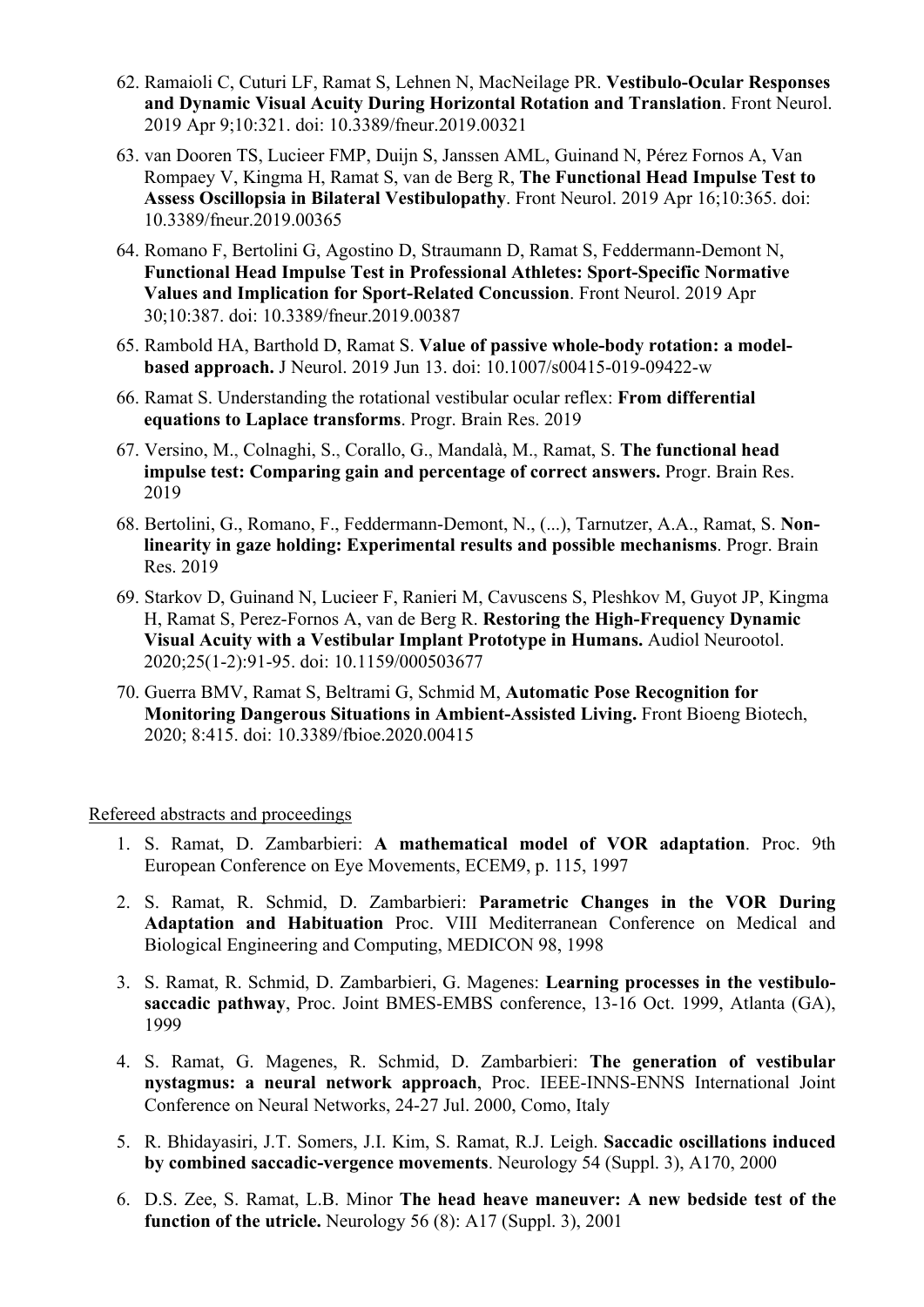- 7. C. Robino, S. Ramat, D. Zambarbieri **Eye movement analysis for quantitative evaluation of a distance learning system,** Proc. 11th European Conference on Eye Movements, ECEM11, 22-25 August 2001, Turku, Finland
- 8. S. Ramat, D.S. Zee: **Ocular motor response to abrupt inter-aural translations in normal humans.** Proc. The Neurobiology of eye movements: from molecules to behavior. Case Western Reserve University Cleveland, Ohio; 4-6 October 2001.
- 9. G. Magenes, S. Ramat, E. Secco: **Life-like sensorimotor control: from biological systems to artifacts.** Proc. Third international conference on sensorimotor control in man and machines, Marseille, France, 6-7 October 2001
- 10. R.J. Leigh, S. Ramat, D.S. Zee **High frequency saccadic oscillations are generated by brain stem, not cerebellar neurons** J. Neurol Nurosurg PS 73 (2): 220-220 Aug 2002
- 11. M. Shelhamer, D. S. Zee, S. Ramat **Adaptation of the response to head heaves, surges and thrusts**, J Vestib Res, 11: 188-9, 2002
- 12. S. Ramat, D. S. Zee **Human responses to vestibular and visual stimuli moving in depth: similarities and differences**, J Vestib Res, 11: 297, 2002
- 13. S. Ramat, D. Straumann, D. S. Zee **Expectation and short-term learning in the interaural translational (t)-VOR**, J Vestib Res, 11: 303, 2002
- 14. F. Karmali, S. Ramat, M. Shelhamer **Vertical skew due to varying gravitoinertial forces: a possible consequence of otolith asymmetry**, J Vestib Res, 11: 330, 2002
- 15. S. Ramat, D. Straumann, D. S. Zee **Prediction and anticipation in the interaural translational VOR**, J Vestib Res, 14: 111-2, 2004
- 16. F. Karmali, S. Ramat, M. Shelhamer **Vertical skew as a function of gravity: a possible consequence of otolith asymmetry**, J Vestib Res, 14: 169-70, 2004
- 17. S. Ramat, G. Magenes **A model based approach to latency detection in ocular motor responses**, J Vestib Res, 14: 204, 2004
- 18. S. Ramat, G. Magenes, **A model based approach to latency detection in behavioral responses**, Proc. X Mediterranean Conference on Medical and Biological Engineering, MEDICON 04, Ischia, July 31- August 5, 2004
- 19. S. Ramat, C.J. Bockisch, K.P. Weber, A. Tarnutzer, D. Straumann, **The asymmetry of pitch VOR to acceleration steps,** Proc. 13th European Conference on Eye Movements, ECEM13, Bern, Switzerland, 14-18 August 2005
- 20. S. Ramat, D. Pré, G. Magenes **An internal model of self-motion based on inertial signals.** 28th IEEE EMBS Annual International Conference, Aug 30-Sept 3, 2006, New York City, New York, USA
- 21. G. Bertolini, S. Ramat **Identification and recognition of objects in color stereo images**  using a hierarchical SOM, 4<sup>th</sup> Canadian Conference on Computer and Robot Vision, IEEE Computer Society, 28-30 May 2007, Montreal, Quebec, Canada, p. 297-304.
- 22. G. Bertolini, S. Ramat **A Hierarchical SOM to Identify and Recognize Objects in Sequences of Stereo Images, IFMBE Proceedings MEDICON 2007 "11<sup>th</sup> Mediterranean** Conference on Medical and Biological Engineering and Computing", IFMBE Proceedings Series (ISSN: 1680-0737), Volume 16, 2007, Ljubljana, Slovenia, CD.
- 23. D. Curone, F. Lunghi, G. Magenes, S. Ramat, **A model arm for testing motor control theories on corrective movements during reaching** IFMBE Proceedings MEDICON 2007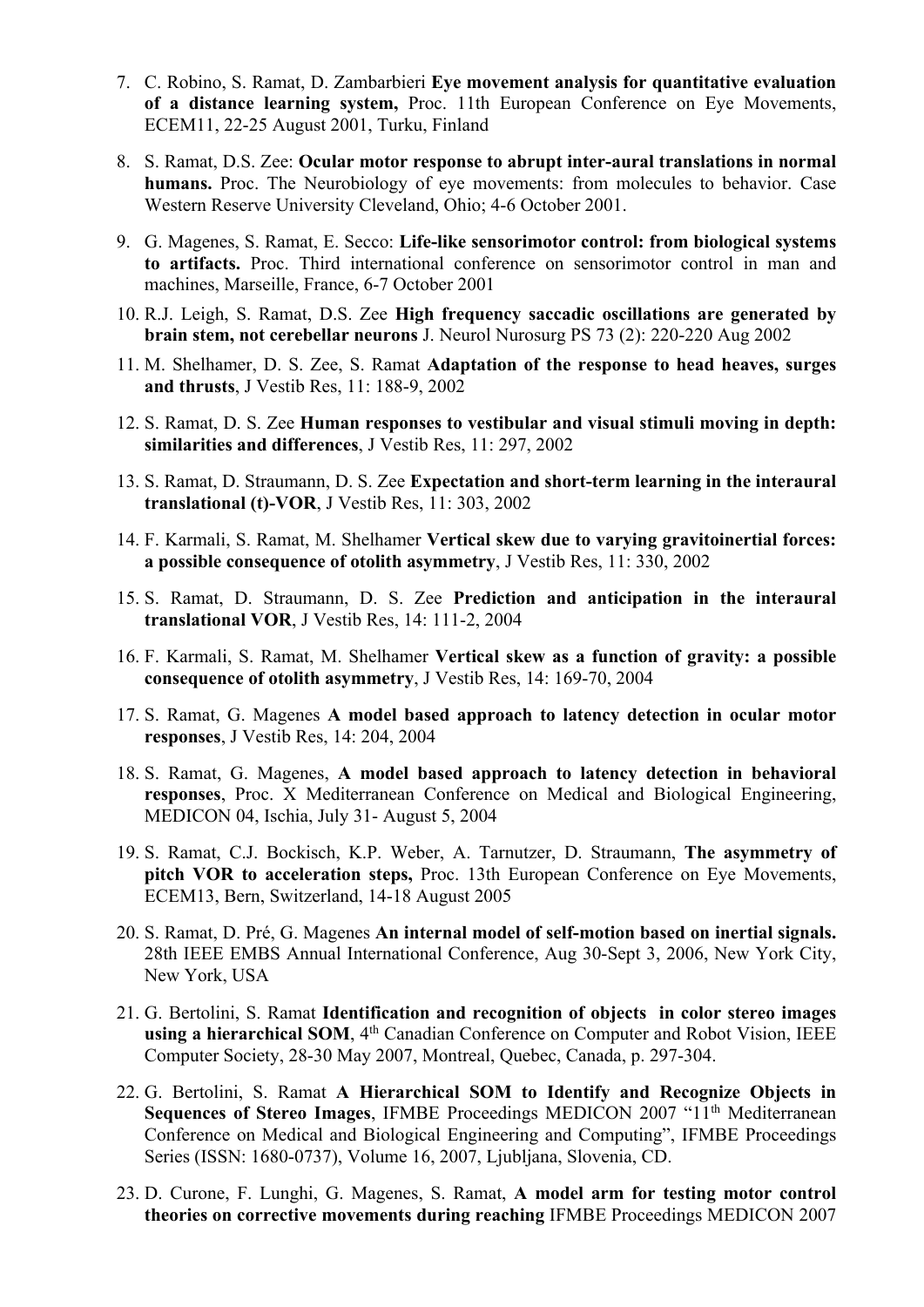"11th Mediterranean Conference on Medical and Biological Engineering and Computing", IFMBE Proceedings Series (ISSN: 1680-0737), Volume 16, 2007, Ljubljana, Slovenia, CD

- 24. G. Bertolini, C. J. Bockisch, D. Straumann, D. S. Zee, S. Ramat, **Estimating the time constant of pitch rVOR by separation of otoliths and semicircular canals contributions.** 30th IEEE EMBS Annual International Conference, Aug 20-24, 2008, Vancouver, British Columbia, Canada
- 25. G. Bertolini, A. Palla, S. Ramat, **Fitting rVOR responses using current models.** 31st IEEE EMBS Annual International Conference, Sep 2-6, 2009, Minneapolis, MN, USA, pp. 3259-62, 2009.
- 26. A. Böhler, M. Mandalà, S. Ramat **A computer program for the functional assessment of the rotational vestibulo-ocular reflex (VOR)**, IFMBE Proceedings MEDICON 2010 "12th Mediterranean Conference on Medical and Biological Engineering and Computing", IFMBE Proceedings Series, Volume 29, 2010, Thessaloniki, Greece, pp. 502–505.
- 27. A. Turcato, S. Ramat **Studying postural sway using wearable sensors: fall prediction.**  IFMBE Proceedings MEDICON 2010 "12<sup>th</sup> Mediterranean Conference on Medical and Biological Engineering and Computing", IFMBE Proceedings Series, Volume 29, 2010, Thessaloniki, Greece, pp. 620–623.
- 28. A. Turcato, S. Ramat **Predicting losses of balance during upright stance: evaluation of a novel approach based on wearable accelerometers.** 32nd Annual International Conference of the IEEE EMBS Buenos Aires, Argentina, August 31 - September 4, 2010
- 29. A. Böhler, M. Mandalà, S. Ramat **A software program for the Head Impulse Testing Device (HITD).** 32nd Annual International Conference of the IEEE EMBS Buenos Aires, Argentina, August 31 - September 4, 2010
- 30. S. Colnaghi, S. Ramat, E. D'Angelo, A. Cortese, G. Beltrami, A. Moglia, M. Versino **Theta burst stimulation of the cerebellum impairs motor learning in humans**. Front. Neurosci. Conference Abstract: The Cerebellum: from neurons to higher control and cognition., 2010
- 31. A. Turcato, S. Ramat **A computational framework for the standardization of motion analysis exploiting wearable inertial sensors.** Conf Proc IEEE Eng Med Biol Soc. 2011; 2011:4963-6.
- 32. E. Bassani, G. Bertolotti, A. Cristiani, S. Ramat. **Evaluating squat and countermovement jumps based on a wearable accelerometer: preliminary results.** Sport Sci Health, Vol. 9 (Suppl 1), 2013.
- 33. G. Bertolotti, A. Cristiani, M. Senna, S. Ramat**. How do shock-absorber insoles influence the execution of a gymnastic vault?** Sport Sci Health, Vol. 9 (Suppl 1), 2013
- 34. G. Bertolotti, A. Cristiani, S. Ramat. **Foot-worn electronic devices for fitness and sport Studies**. Sport Sci Health, Vol. 9 (Suppl 1), 2013
- 35. A. Turcato, E. Soda, M. Beria, S. Ramat. **Kinematic analysis of rowing: a powerful training tool for coaches and athletes**. Sport Sci Health, Vol. 9 (Suppl 1), 2013
- 36. S. Ramat, N. Caramia. **A General Purpose Approach to BCI Feature Computation Based on a Genetic Algorithm: Preliminary Results**, XIII Mediterranean Conference on Medical and Biological Engineering and Computing 2013, 1714-1717,2014,Springer International Publishing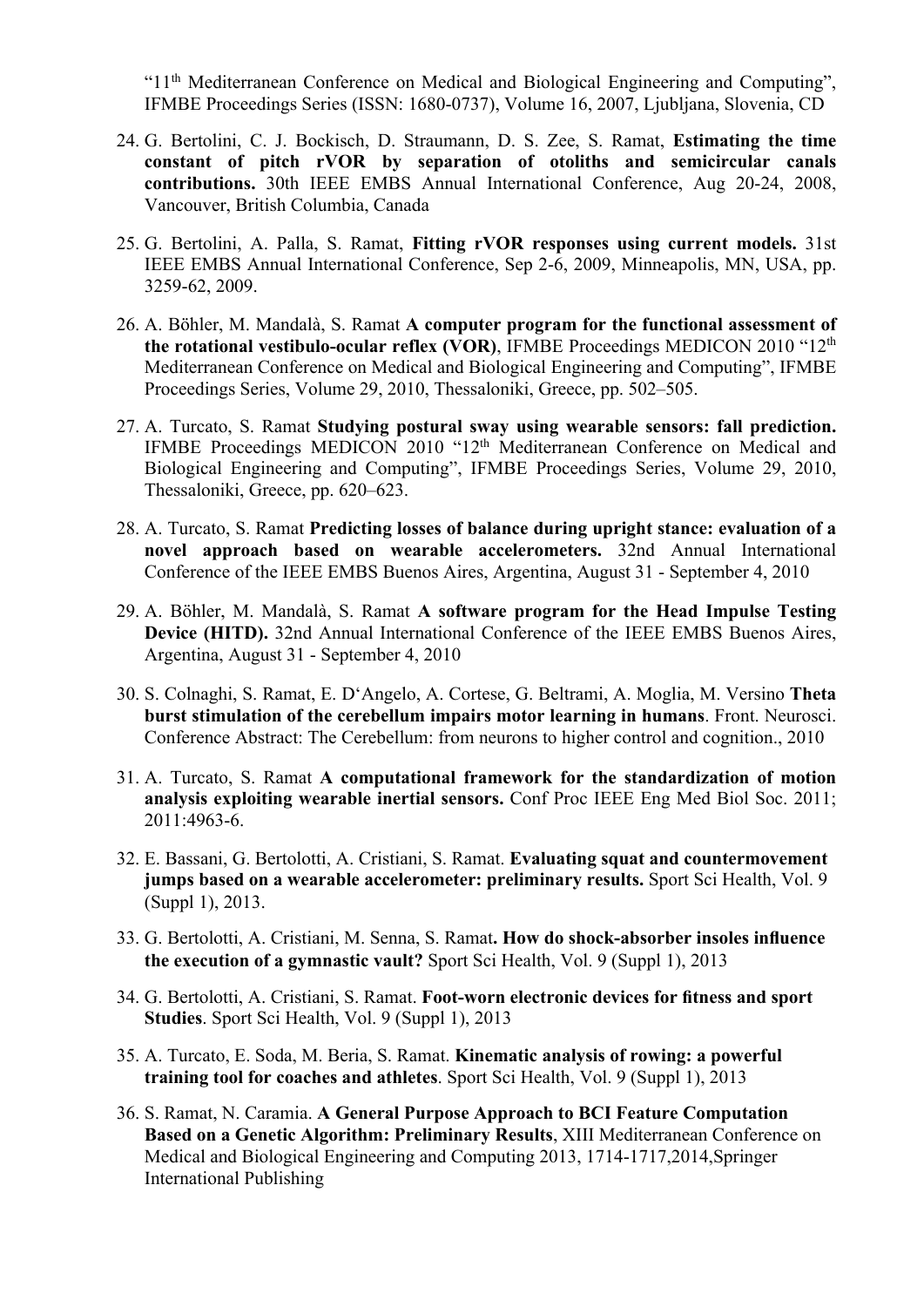- 37. P. Colagiorgio, G. Bertolini, C. Bockisch, D. Straumann, S. Ramat. **Dynamics of learning in the open loop VOR.** XIII Mediterranean Conference on Medical and Biological Engineering and Computing 2013, 1675-1678,2014,Springer International Publishing
- 38. S. Ramat, N. Caramia . **Feature computation for BCI applications: A general purpose approach using a genetic algorithm. Preliminary results.** Neural Engineering (NER), 2013 6th International IEEE/EMBS Conference, 1315-1318, IEEE
- 39. P Colagiorgio, F Romano, F Sardi, M Moraschini, A Sozzi, M Bejor, G Ricevuti, A Buizza, S Ramat. (2014); **Affordable, automatic quantitative fall risk assessment based on clinical balance scales and Kinect data**. Conf Proc IEEE Eng Med Biol Soc.;2014:3500-3. doi: 10.1109/EMBC.2014.6944377.
- 40. A Cristiani, GM Bertolotti, M Dainotti, P Colagiorgio, F Romano, S Ramat (2014); **A wearable system for measuring limb movements and balance control abilities based on a modular and low-cost inertial unit.** Conf Proc IEEE Eng Med Biol Soc. 2014:3496-9. doi: 10.1109/EMBC.2014.6944376.
- 41. F Romano, P Colagiorgio, A Buizza, F Sardi, S Ramat. **Extraction of traditional COPbased features from COM sway in postural stability evaluation.** Conf Proc IEEE Eng Med Biol Soc. 2015 Aug;2015:3715-8. doi: 10.1109/EMBC.2015.7319200.

Proceedings of international conferences

- 1. D. Zambarbieri, S. Ramat, C. Robino: **Technical aspects in the recording of scanpath eye movements**. Proc. ETRA 2000 Conference, ACM SIGGRAPH, p.116, 2000.
- 2. D. Zambarbieri, C. Robino, S. Ramat: **Eye movement analysis during visual exploration of graphical interfaces.** Proc. Visual Attention Mechanism Conference, Plenum Press, 2001.
- 3. G. Danese, I. De Lotto, F. Leporati, A. Quaglini, S. Ramat, G. Tecchiolli: **A parallel neurochip for neural netrworks implementing the reactive tabu search algorithm: application case studies.** Proc. of ninth Euromicro Workshop on parallel and distributed processing, 7-9 February 2001, p. 273 – 280
- 4. S. Ramat, D.S. Zee **The translational vestibulo ocular reflex (TVOR) in humans: responses to abrupt, high-acceleration stimuli.** Society for Neuroscience Abstracts, 31st Meeting, San Diego, 10-15 November 2001
- 5. R.J. Leigh, S. Ramat, D.S. Zee, L.M. Optican **High-frequency saccadic oscillations are generated by brainstem, not cerebellar, neurons.** Proc. Association of British Neurologists meeting, Oxford, April 3 – 5, 2002
- 6. S. Ramat, D. Straumann, D.S. Zee **Expectation and short-term learning in the interaural (t)-VOR.** ARVO, 2002 annual meeting, Fort Lauderdale, 5-10 May 2002
- 7. D. S. Zee, S. Ramat **Responses to vestibular and visual stimuli moving in depth in humans: similarities and differences.** Society for Neuroscience Abstracts, 32nd Meeting, Orlando, 2-7 November 2002
- 8. S. Ramat, R.J. Leigh, D.S. Zee, L.M. Optican **Coupling and post - inhibitory rebound firing in brain stem excitatory and inhibitory burst neurons may explain high frequency saccadic oscillations.** Society for Neuroscience Abstracts, 32nd Meeting, Orlando, FL, 2-7 November 2002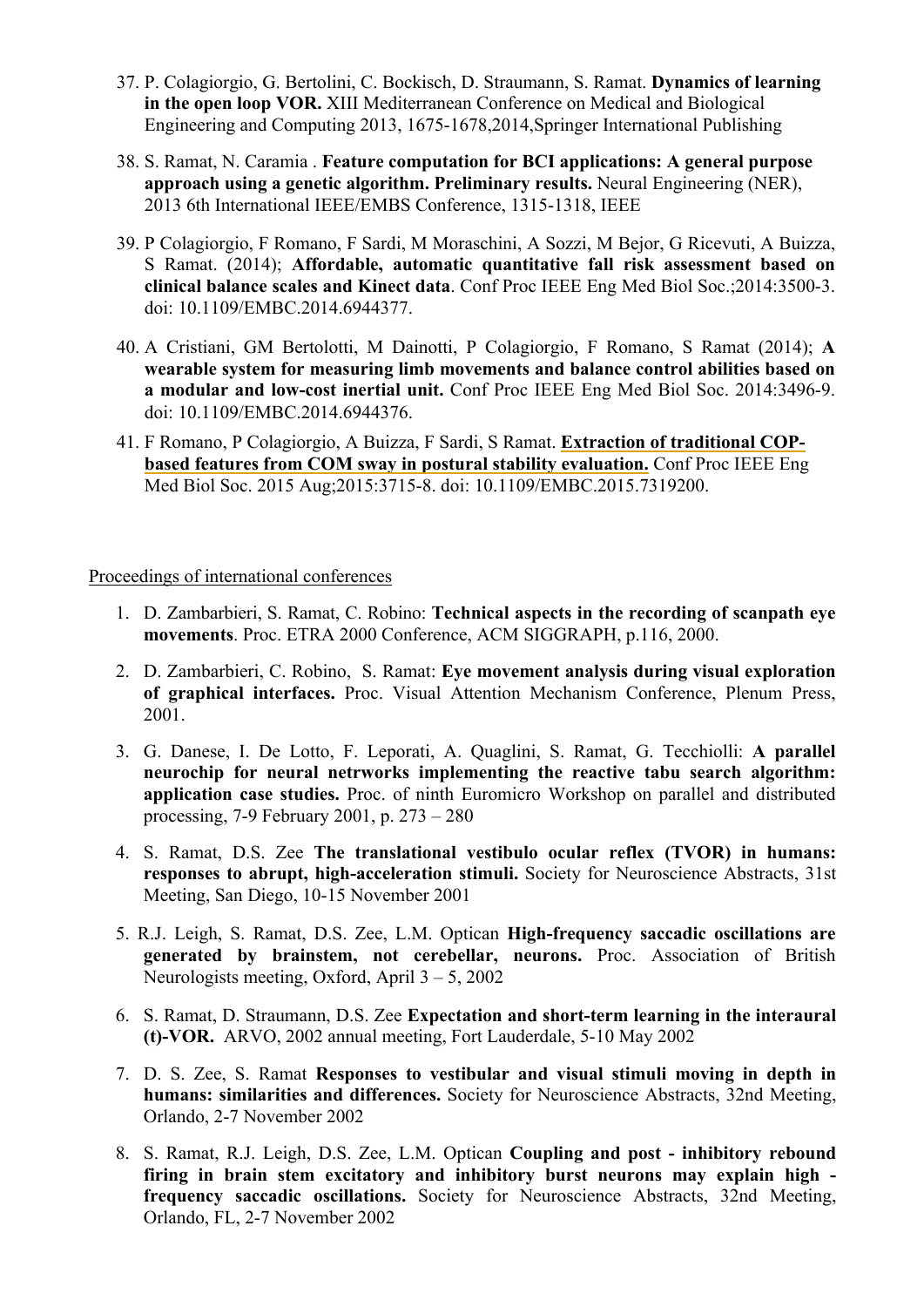- 9. S. Ramat, R.J. Leigh, D.S. Zee, L.M. Optican **Coupling and post - inhibitory rebound firing in brain stem excitatory and inhibitory burst neurons may explain high frequency saccadic oscillations.** Neural control of movement, Santa Barbara, CA, 22-26 April 2003
- 10. O. Bergamin, D.C. Roberts, S. Ramat, D. Straumann, D. S. Zee **Influence of Orientation of exiting wire of search coil annulus on torsion following saccades,** ARVO, 2003 annual meeting, Fort Lauderdale, 4-9 May 2003
- 11. F. Karmali, S. Ramat, M. Shelhamer. **Vertical skew as a function of gravity : a possible consequence of otolith asymmetry.** Program No. 268.15. 2003 Abstract Viewer/Itinerary Planner. Washington, DC: Society for Neuroscience, 2003. Online
- 12. S. Ramat, D.S. Straumann, D.S. Zee **Prediction and anticipation in the interaural**  translational VOR, Neural control of movement society, 14<sup>th</sup> annual meeting, Sitges, March 28 -April 3, 2004
- 13. F. Karmali, S. Ramat, M. Shelhamer, D. Straumann, D. Solomon **Vertical skew in slow and fast pitch vor: evidence for otolithic influence** Program No. 391.23. 2005 Abstract Viewer/Itinerary Planner. Washington, DC: Society for Neuroscience, 2005. Online
- 14. A.A. Tarnutzter, D.S. Zee, S. Ramat, D. Straumann P**ursuit responses to target steps during ongoing tracking** Program No. 475.13. 2005 Abstract Viewer/Itinerary Planner. Washington, DC: Society for Neuroscience, 2005. Online
- 15. S. Ramat, R.J. Leigh, D.S. Zee, L.M. **Familial microsaccadic oscillations may be due to alterations in the inhibitory premotor circuit** Program No. 475.15. 2005 Abstract Viewer/Itinerary Planner. Washington, DC: Society for Neuroscience, 2005. Online
- 16. Haslwanter T, Jaeger R, Keppler V, Aichinger M, Stoettinger M, Ramat S **Putting the head on the neck: a realistic biomechanic model of human head-neck mechanics**. Proceedings of the 2nd European Modeling and Simulation Symposium, Barcelona, Spain, Oct 4-6, 2006
- 17. S. Ramat, A.G. Shaik, D.S. Zee, **Novel molecular mechanism of essential tremor: A computational approach.** Program No. 211.10 2006 Abstract Viewer/Itinerary Planner. Atlanta, GA: Society for Neuroscience, 2006. Online
- 18. A.G. Shaik, K. Miura, S. Ramat, L.M. Optican, D.S. Zee **Novel molecular mechanism of saccadic oscillations.** Program No. 819.15/Y21 2006 Abstract Viewer/Itinerary Planner. Atlanta, GA: Society for Neuroscience, 2006. Online
- 19. G. Bertolini, S. Ramat, C.J. Bockisch, J. Laurens, A. Palla, D. Straumann, D.S. Zee. **Gravity effects on the human vertical rVOR.** Program No. 18.13 2008 Neuroscience Meeting Planner. Washington, DC: Society for Neuroscience, 2008. Online.
- 20. S. Ramat, C. Bourdin, G. Magenes, J.-L. Vercher. **Correction times in pointing movements depend on the timing of the target displacement.** Program No. 319.13 2008 Neuroscience Meeting Planner. Washington, DC: Society for Neuroscience, 2008. Online.
- 21. G. Bertolini, S. Marti, S. Ramat, D. Straumann, A. Palla, **Contribution of velocity-storage in vestibular self-motion perception in cerebellar patients**. Eye movements and Vision: a symposium in honor of Fred Miles, April 2009
- 22. G. Bertolini, S. Marti, S. Ramat, D. Straumann, A. Palla, **Contribution of velocity-storage in vestibular self motion perception in cerebellar patient** Program No. 357.13 2009 Neuroscience Meeting Planner, Chicago, IL, Society for Neuroscience, 2009, Online.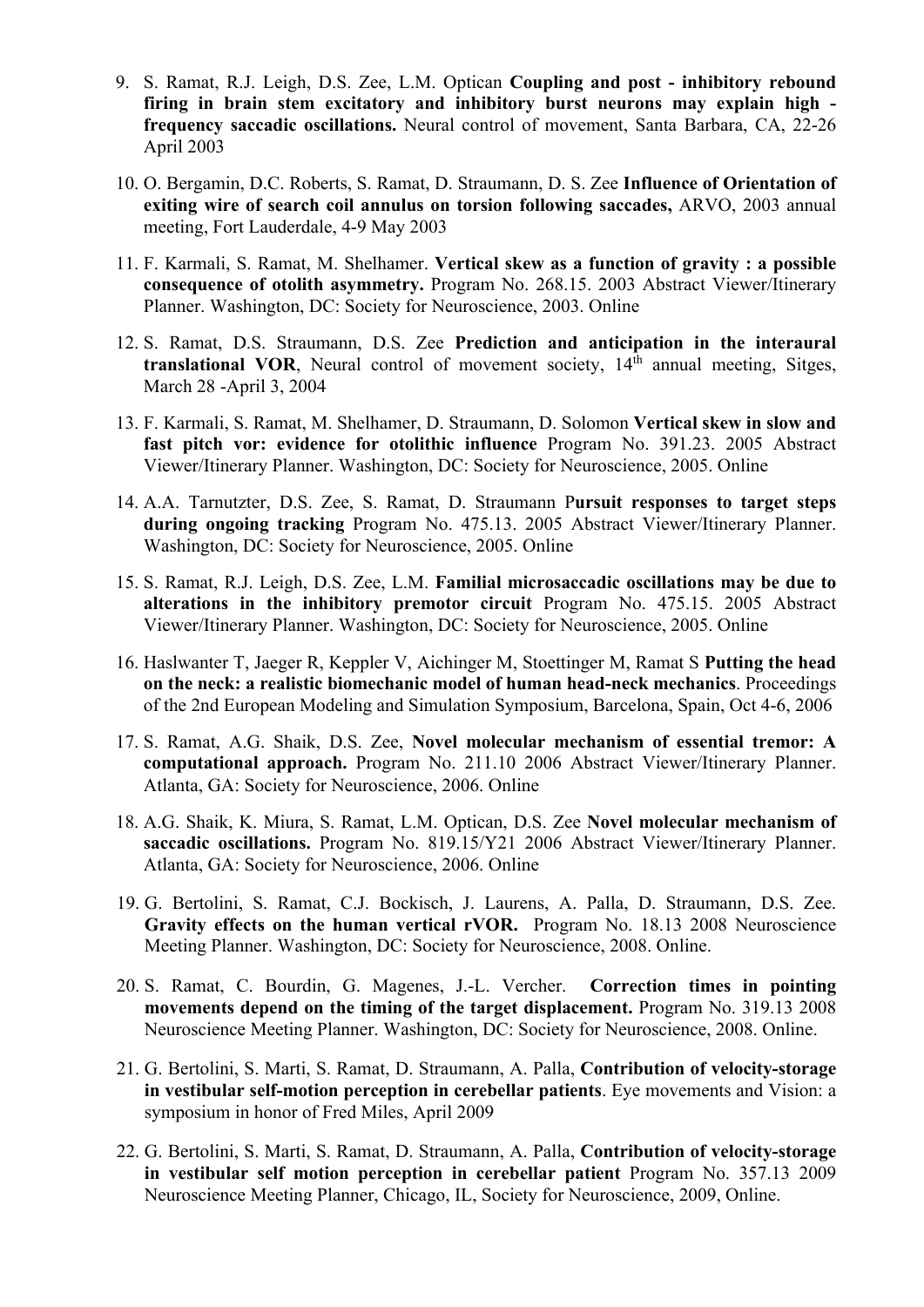- 23. A. Tarnutzer, G. Bertolini, A. Palla, S. Ramat, S. Marti, D. Straumann, N. Shinah, N. Zaher, A.G. Shaikh, A. Lasker, D.S. Zee, **Age-dependent prolongation of the time constant of post-rotatory nystagmus and post-rotatory perceived angular velocity** Program No. 357.12 2009 Neuroscience Meeting Planner, Chicago, IL, Society for Neuroscience, 2009, Online.
- 24. S. Ramat, G. Bertolini, **The VSM in the vertical rVOR in humans**, Program No. 760.7 2009 Neuroscience Meeting Planner, Chicago, IL, Society for Neuroscience, 2009, Online.
- 25. G. Bertolini, S. Marti, S. Ramat, D. Straumann1, A. Palla, **Velocity-storage contribution to vestibular self-motion perception: cerebellar patients vs. healthy subjects**, 20<sup>th</sup> Ocular Motor Meeting, MüTüZü proceedings, Monaco 2010
- 26. Marti S, Bertolini G, Ramat S, Straumann D, Palla A, **Self-motion perception parallels the angular vestibulo-ocular reflex during earth-vertical yaw and pitch rotations in patients with midline cerebellar dysfunction**, XXVI Bárány Society Meeting proceedings, Reykjavik 2010
- 27. Colagiorgio P, Ramat S. **Generalized Saccadic Adaptation**, 22nd Ocular Motor Meeting, Zurich-Munich, Zurich, January 27-28,2012.
- 28. Federighi P, Ramat S, Zee D, Leigh R, Piu P, Rufa A. **Dynamic Properties of Saccades Identify Forms of Spinocerebellar Ataxia**. 64th Annual Meeting of the American-Academy-of-Neurology (AAN), New Orleans, LA, Apr 21-28, 2012
- 29. Colagiorgio P, Colnaghi S, Koch G, Ramat S, Versino M, D'Angelo E. **Effects of continuous theta burst stimulation over the cerebellar vermis on saccade adaptation are counteracted by NMDA receptor antagonist**. Prog. No. 379.06, 2012 Neuroscience Meeting Planner, New Orleans, LA, Society for Neuroscience, 2012, Online.
- 30. Ramat S, Colnaghi S, Colagiorgio P, D'Angelo E, Koch G, Versino M. **Effects of continuous theta burst stimulation over the cerebellar vermis on double-step saccade adaptation**. Prog. No. 379.09, 2012 Neuroscience Meeting Planner, New Orleans, LA, Society for Neuroscience, 2012, Online.
- 31. Federighi P, Ramat S, Rosini F, Pretegiani E, Federico A, Rufa A. **Neuro-Ophthalmological Findings in Two Italian Adult Siblings with Ataxia-Telangiectasia-Like Disorder** 65th Annual Meeting of the American-Academy-of-Neurology (AAN), San Diego, CA, Mar 16-23, 2013
- 32. Soria C., Diomede L., Giorgetti S., Romeo M., Marchese L., Mangione P.P., Zorzoli I., Fomano F., Ramat S., Salmona M., Bellotti V., Stoppini M. **C. elegans expressing human β2-microglobulin: a novel model for studying the amyloid toxicity**, Prog. No. 448C, 19th International C. elegans meeting, Los Angeles,CA, The Genetics Society of America, 2013

#### Editor of scientific volumes

- 1. S. Ramat, D. Straumann, Eds, **Clinical And Basic Ocular Motor Research,** Ann N Y Acad Sci; Vol. 1039, 2005
- 2. S. Ramat, A.G. Shaikh, Eds, **Mathematical Modelling in Motor Neuroscience: State of the art and Translation to the Clinic: Ocular Motor Plant and Gaze Stabilization Mechanisms**, Progr. Brain Res; Vol. 248, 2019